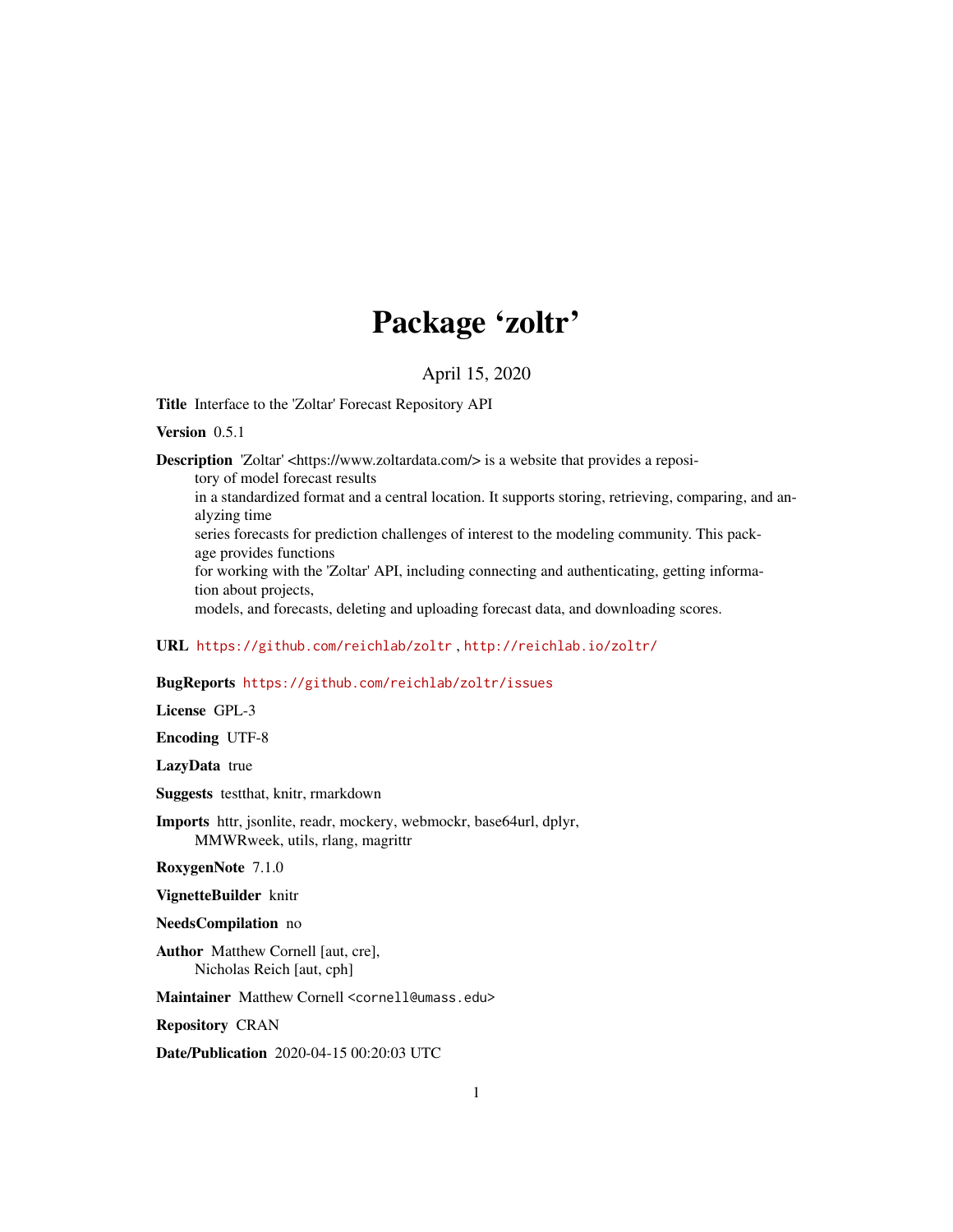## <span id="page-1-0"></span>R topics documented:

|       |                                                                                              | $\overline{2}$ |
|-------|----------------------------------------------------------------------------------------------|----------------|
|       |                                                                                              | 3              |
|       |                                                                                              | $\overline{4}$ |
|       |                                                                                              | $\overline{4}$ |
|       |                                                                                              | 5              |
|       |                                                                                              | 6              |
|       |                                                                                              | 6              |
|       |                                                                                              | $\overline{7}$ |
|       | $forecast_data_from_cdc_data_fframe \ldots \ldots \ldots \ldots \ldots \ldots \ldots \ldots$ | 8              |
|       |                                                                                              | 8              |
|       |                                                                                              | 9              |
|       |                                                                                              | 9              |
|       |                                                                                              | <b>10</b>      |
|       |                                                                                              | 11             |
|       |                                                                                              | 11             |
|       |                                                                                              | 12             |
|       |                                                                                              | 13             |
|       |                                                                                              | 13             |
|       |                                                                                              | 14             |
|       |                                                                                              | 15             |
|       |                                                                                              | 15             |
|       |                                                                                              | 16             |
|       |                                                                                              | 17             |
|       |                                                                                              | 17             |
|       |                                                                                              | 18             |
|       |                                                                                              | 19             |
|       |                                                                                              | <b>20</b>      |
|       |                                                                                              | <b>20</b>      |
| Index |                                                                                              | 22             |

create\_model *Create a model*

#### Description

Creates the model in the passed project using the passed list. Fails if a model with the passed name already exists.

#### Usage

```
create_model(zoltar_connection, project_url, model_config)
```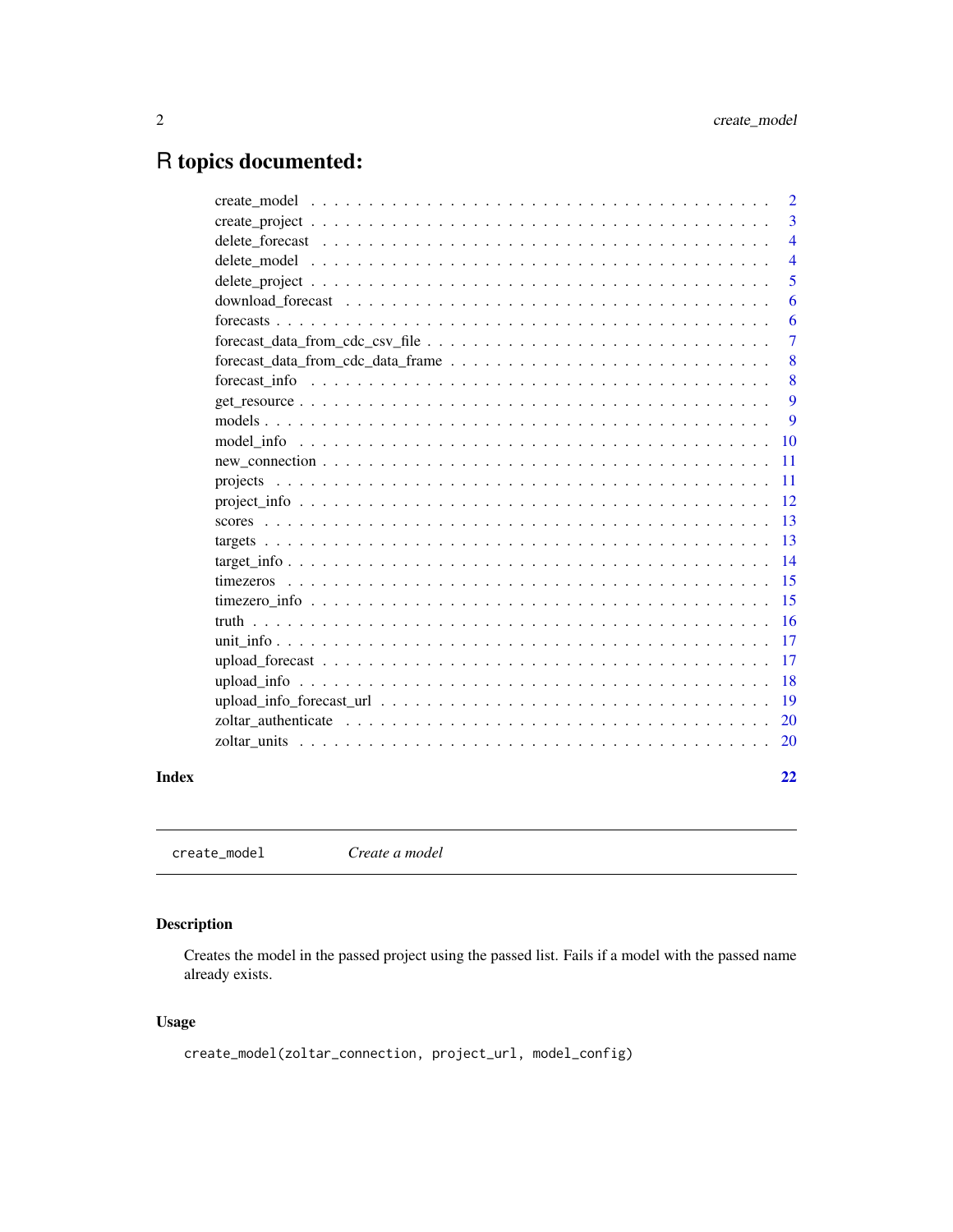<span id="page-2-0"></span>create\_project 3

#### Arguments

| zoltar_connection |                                                                                                                                                  |  |
|-------------------|--------------------------------------------------------------------------------------------------------------------------------------------------|--|
|                   | A 'ZoltarConnection' object as returned by new_connection                                                                                        |  |
| project_url       | url of a project in zoltar_connection's projects, this is the project the new model<br>will be created in                                        |  |
| model_config      | A 'list' containing a Zoltar model configuration. An example: example-model-<br>config.json. Full documentation at https://docs.zoltardata.com/. |  |

#### Value

model\_url of the newly-created model

#### Examples

```
## Not run:
  new_model_url <- create_model(conn, "https://www.zoltardata.com/project/9/",
                     jsonlite::read_json("example-model-config.json"))
```
## End(Not run)

create\_project *Create a project*

#### Description

Creates the project using the passed project configuration list. Fails if a project with the passed name already exists.

#### Usage

```
create_project(zoltar_connection, project_config)
```
#### Arguments

| zoltar_connection |                                                                                                     |
|-------------------|-----------------------------------------------------------------------------------------------------|
|                   | A 'ZoltarConnection' object as returned by new_connection                                           |
|                   | project_config A 'list' containing a Zoltar project configuration, note that this list validated by |
|                   | the server and not here. An example: cdc-project.json Full documentation at                         |
|                   | https://docs.zoltardata.com/.                                                                       |

#### Value

project\_url of the newly-created project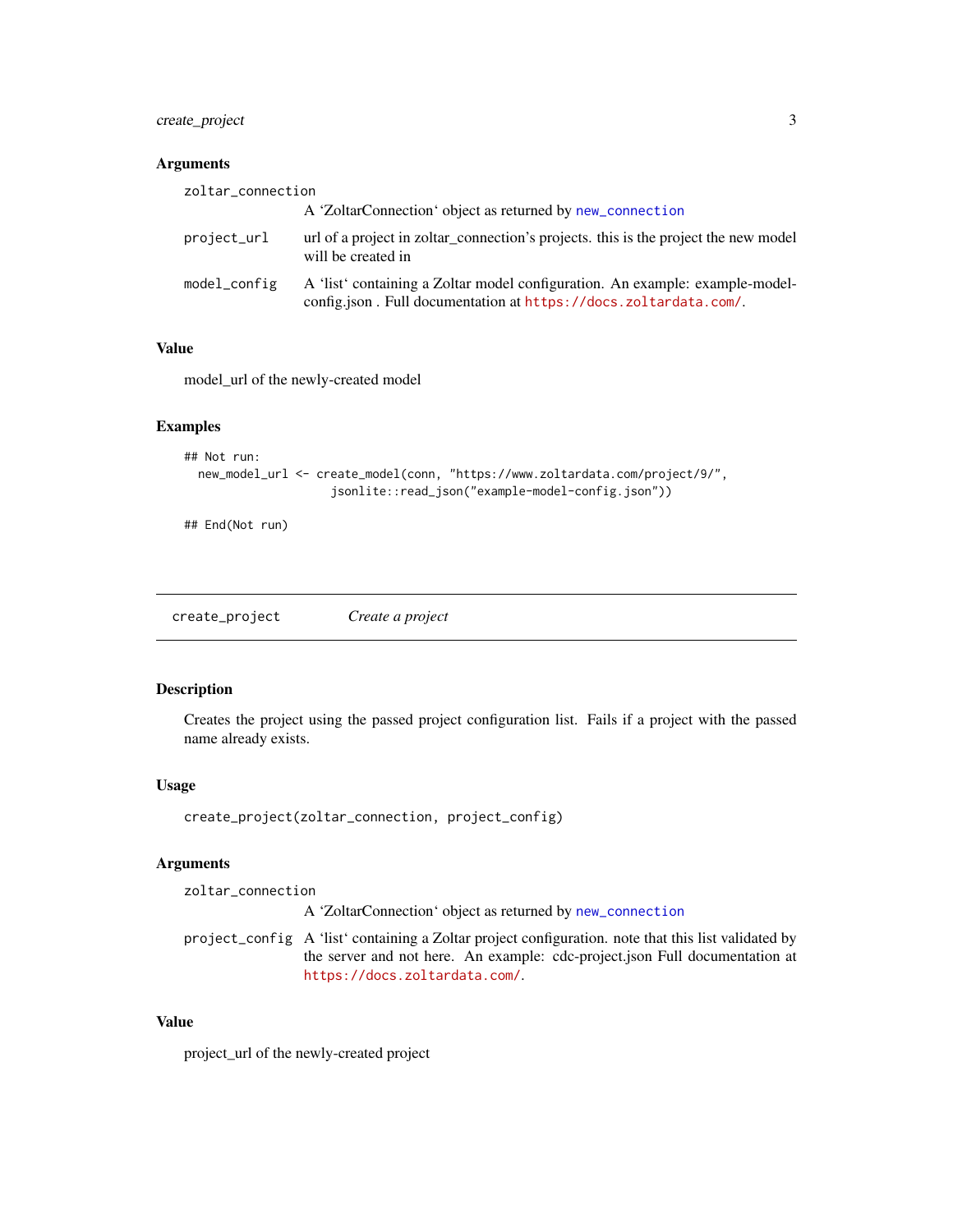#### Examples

```
## Not run:
  new_project_url <- create_project(conn, jsonlite::read_json("cdc-project.json"))
## End(Not run)
```
delete\_forecast *Delete a forecast*

#### Description

Deletes the forecast with the passed URL. This is permanent and cannot be undone.

#### Usage

```
delete_forecast(zoltar_connection, forecast_url)
```
#### Arguments

| zoltar connection |                                                           |  |
|-------------------|-----------------------------------------------------------|--|
|                   | A 'ZoltarConnection' object as returned by new_connection |  |
| forecast url      | URL of a forecast in zoltar connection's forecasts        |  |

#### Value

None

#### Examples

```
## Not run:
  delete_forecast(conn, "http://example.com/api/forecast/1/")
## End(Not run)
```

| Delete a model |
|----------------|
|----------------|

#### Description

Deletes the model with the passed ID. This is permanent and cannot be undone.

#### Usage

```
delete_model(zoltar_connection, model_url)
```
<span id="page-3-0"></span>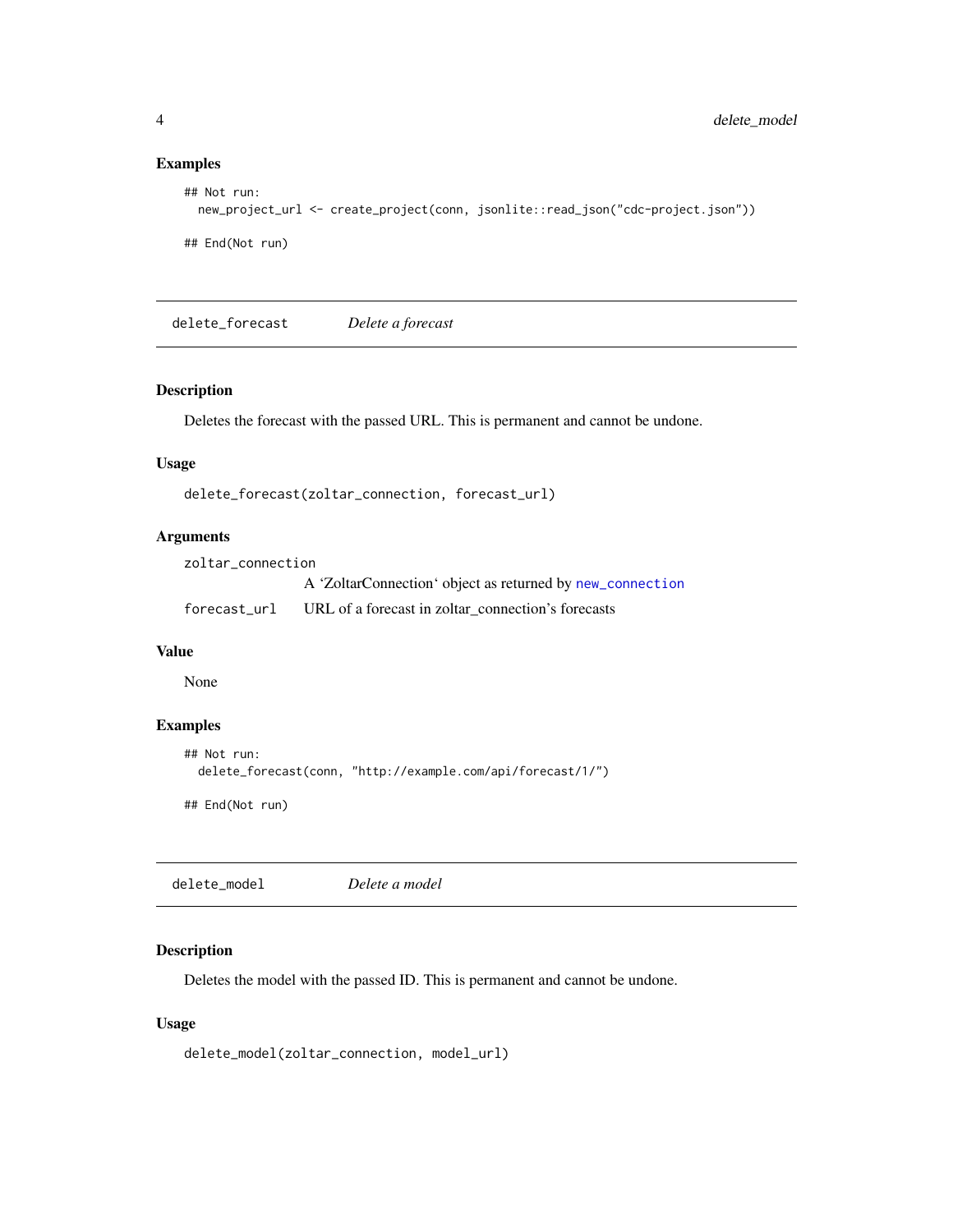#### <span id="page-4-0"></span>delete\_project 5

#### Arguments

| zoltar connection |                                                           |
|-------------------|-----------------------------------------------------------|
|                   | A 'ZoltarConnection' object as returned by new_connection |
| model url         | URL of a model in zoltar connection's models              |

#### Value

None

#### Examples

```
## Not run:
  delete_model(conn, "http://www.zoltardata.com/api/model/1/")
```
## End(Not run)

delete\_project *Delete a project*

#### Description

Deletes the project with the passed URL. This is permanent and cannot be undone.

#### Usage

```
delete_project(zoltar_connection, project_url)
```
#### Arguments

```
zoltar_connection
                 A 'ZoltarConnection' object as returned by new_connection
project_url URL of a project in zoltar_connection's projects
```
#### Value

None

#### Examples

```
## Not run:
 delete_project(conn, "https://www.zoltardata.com/project/9/")
```
## End(Not run)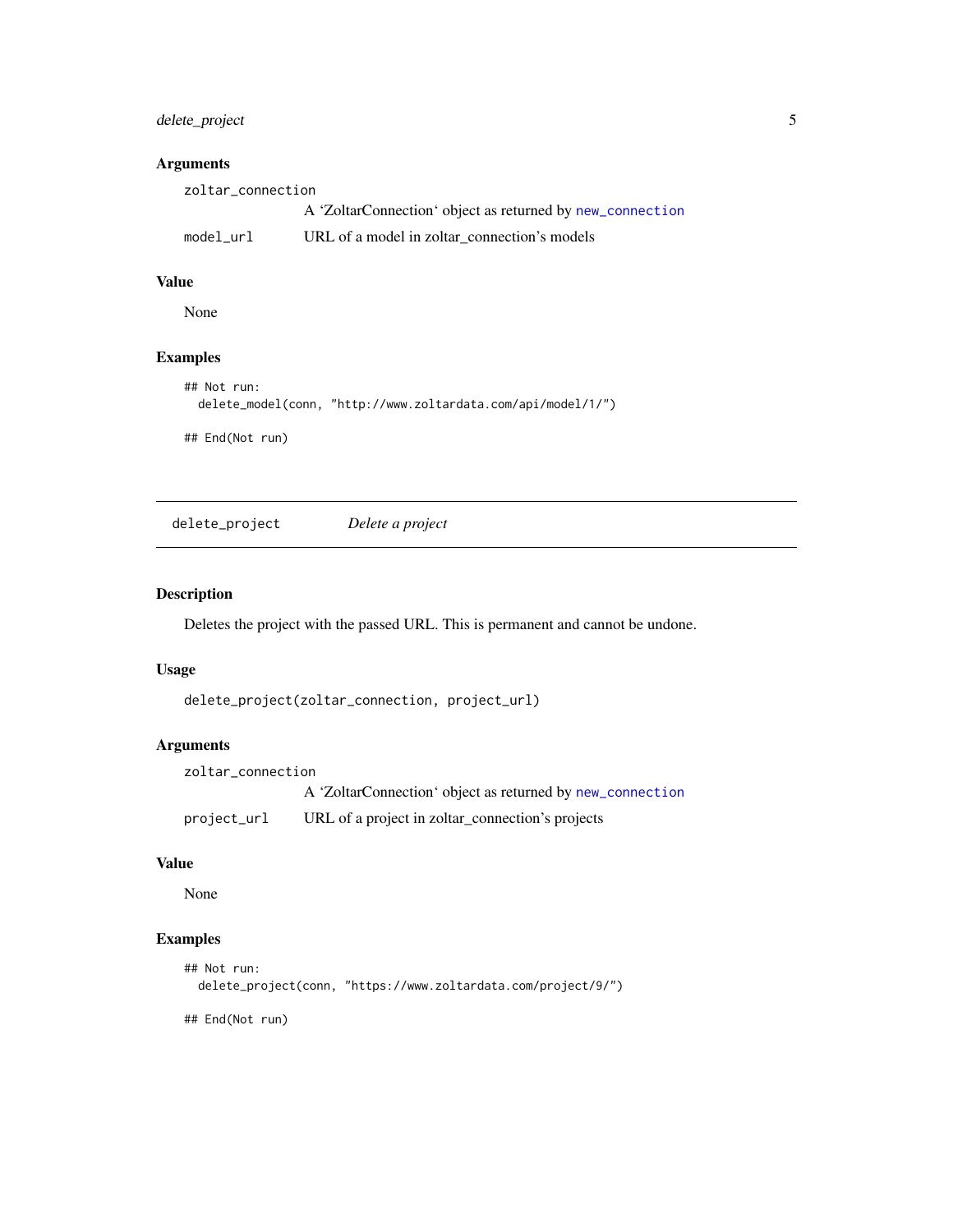<span id="page-5-0"></span>download\_forecast *Gets a forecast's data*

#### Description

Gets a forecast's data

#### Usage

download\_forecast(zoltar\_connection, forecast\_url)

#### Arguments

zoltar\_connection A 'ZoltarConnection' object as returned by [new\\_connection](#page-10-1) forecast\_url URL of a forecast in zoltar\_connection's forecasts

#### Value

Forecast data as a 'list' in the Zoltar standard format. meta information is ignored. Full documentation at <https://docs.zoltardata.com/>.

#### Examples

```
## Not run:
 forecast_data <- download_forecast(conn, "http://example.com/api/forecast/1/")
```
## End(Not run)

forecasts *Get a model's forecasts*

#### Description

Get a model's forecasts

#### Usage

```
forecasts(zoltar_connection, model_url)
```
#### Arguments

zoltar\_connection

A 'ZoltarConnection' object as returned by [new\\_connection](#page-10-1)

model\_url URL of a model in zoltar\_connection's models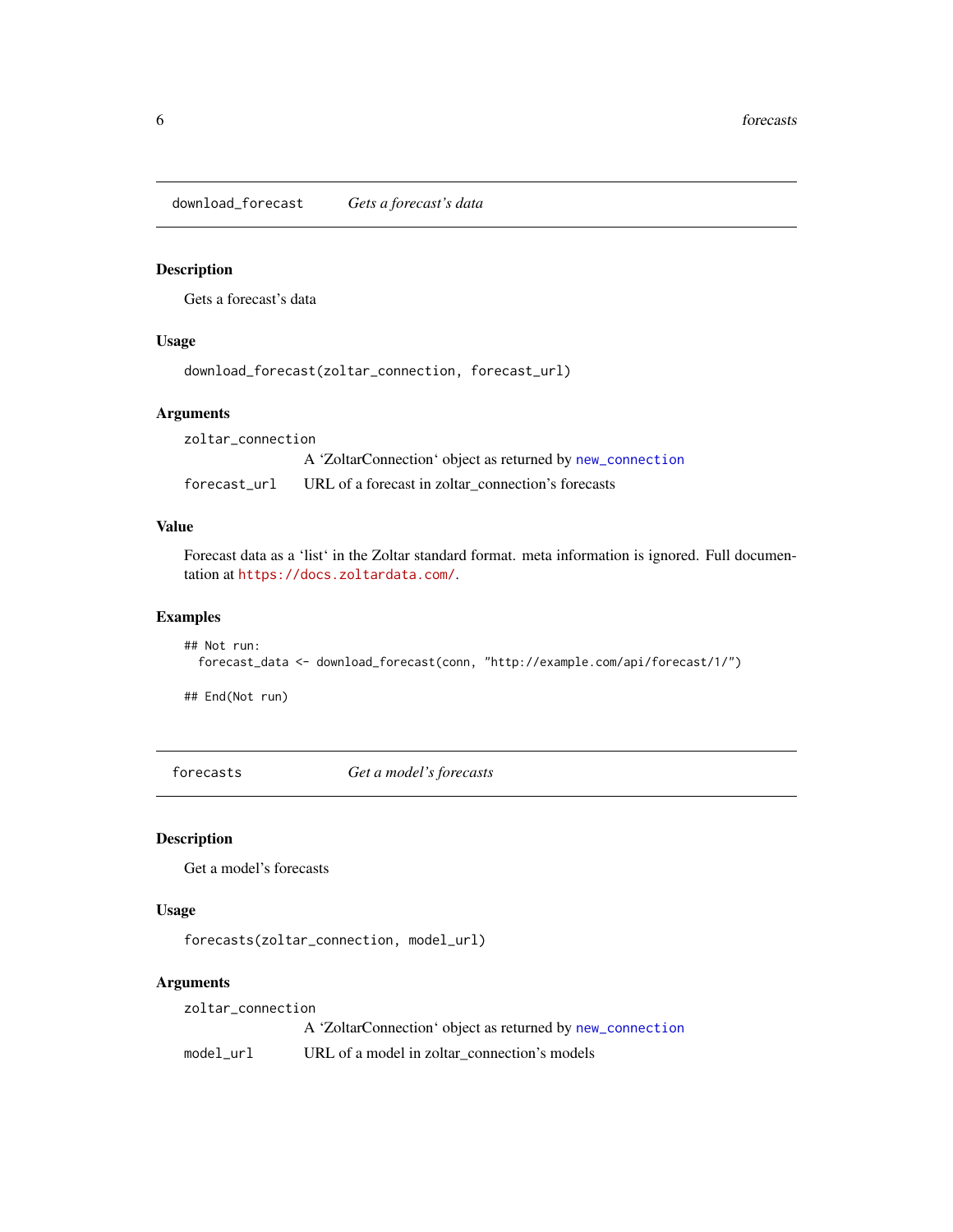#### <span id="page-6-0"></span>Value

A 'data.frame' of forecast information for the passed model

#### Examples

```
## Not run:
 the_forecasts <- forecasts(conn, "http://www.zoltardata.com/api/model/1/")
## End(Not run)
```
forecast\_data\_from\_cdc\_csv\_file

*Loads and converts a CDC CSV file to Zoltar's native 'list' format*

#### Description

Loads and converts a CDC CSV file to Zoltar's native 'list' format

#### Usage

```
forecast_data_from_cdc_csv_file(season_start_year, cdc_csv_file)
```
#### Arguments

season\_start\_year

An integer specifying the "season" that cdc\_csv\_file is in. Used to convert EWs to YYYY\_MM\_DD\_DATE\_FORMAT. zoltr uses week 30 as the season breakpoint, e.g. the "2016/2017 season" starts with

cdc\_csv\_file A CDC CSV file

#### Value

cdc\_csv\_file's data as Zoltar's native 'list' format, but only the "predictions" item, and not "meta"

#### Examples

```
## Not run:
 forecast_data <- forecast_data_from_cdc_csv_file(2016, "my_forecast.cdc.csv")
## End(Not run)
```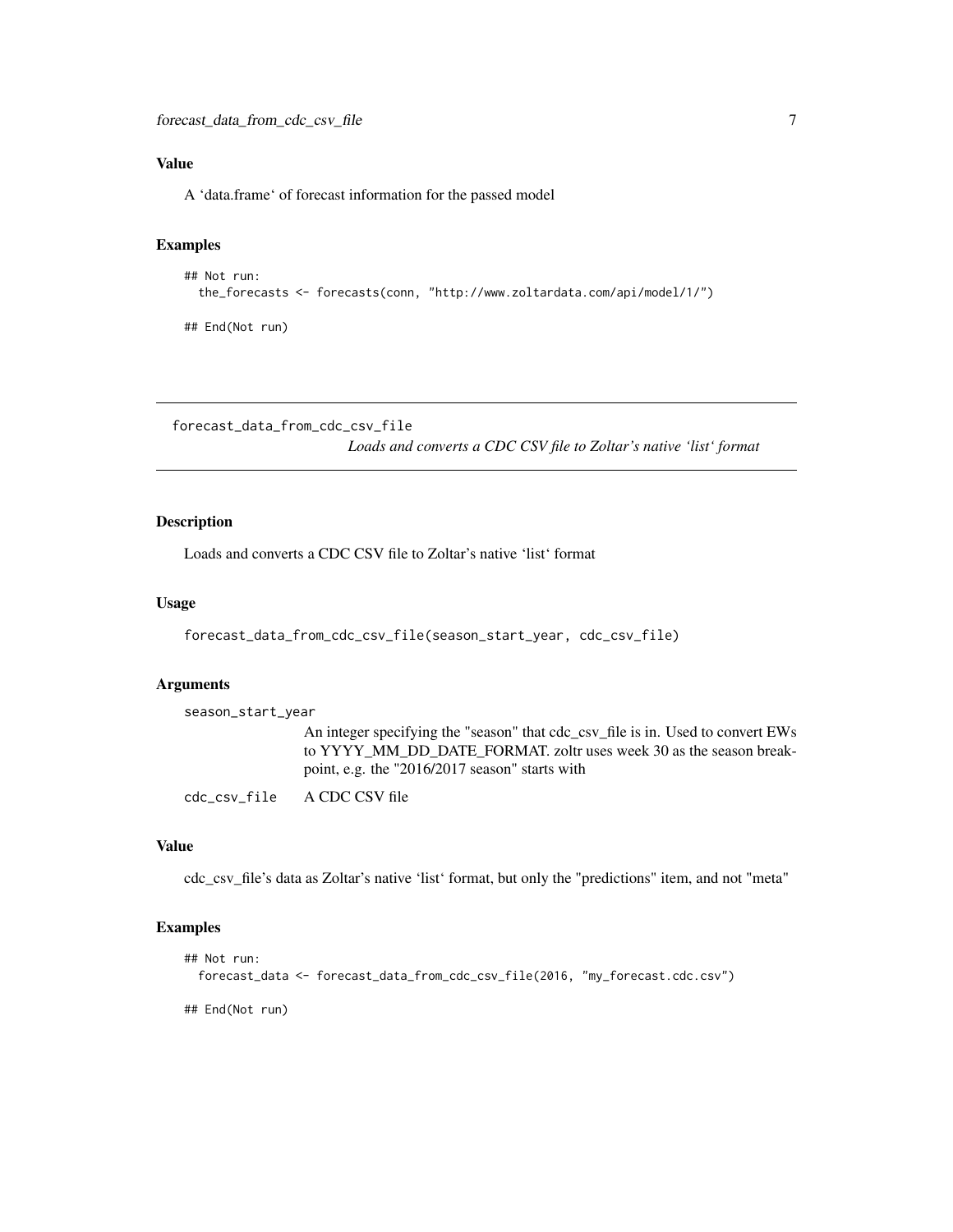<span id="page-7-0"></span>forecast\_data\_from\_cdc\_data\_frame

*'forecast\_data\_from\_cdc\_csv\_file()'helper*

#### Description

'forecast\_data\_from\_cdc\_csv\_file()'helper

#### Usage

forecast\_data\_from\_cdc\_data\_frame(season\_start\_year, cdc\_data\_frame)

#### Arguments

season\_start\_year as passed to 'forecast\_data\_from\_cdc\_csv\_file()'

cdc\_data\_frame ""

#### Value

same as 'forecast\_data\_from\_cdc\_csv\_file()'

forecast\_info *Gets a forecast's information*

#### Description

Gets a forecast's information

#### Usage

forecast\_info(zoltar\_connection, forecast\_url)

#### Arguments

zoltar\_connection A 'ZoltarConnection' object as returned by [new\\_connection](#page-10-1) forecast\_url URL of a forecast in zoltar\_connection's forecasts

#### Value

A 'list' of forecast information for the passed forecast\_url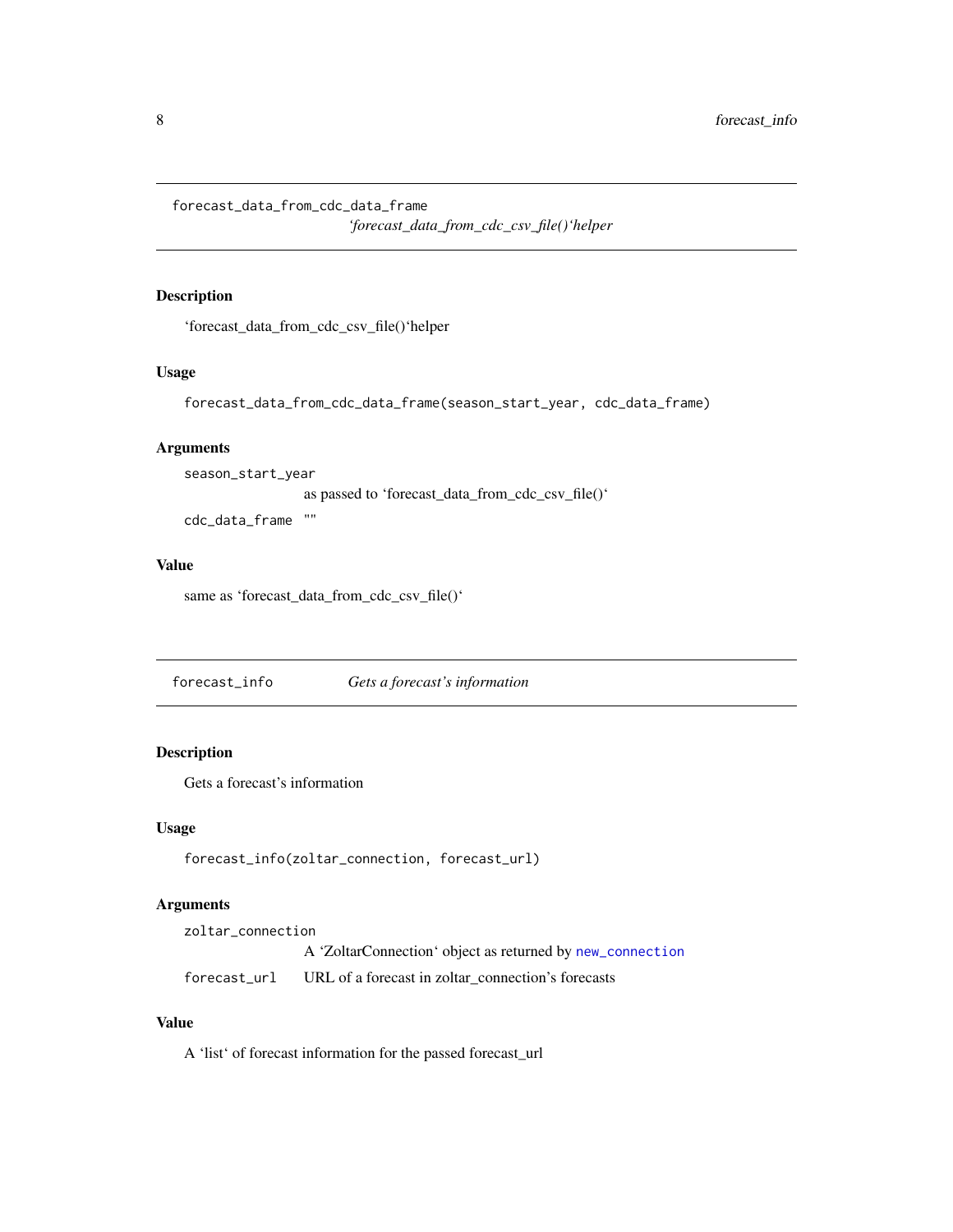#### <span id="page-8-0"></span>get\_resource 9

#### Examples

```
## Not run:
 the_forecast_info <- forecast_info(conn, "http://example.com/api/forecast/1/")
```
## End(Not run)

get\_resource *Get JSON for a resource (URL). Authenticates if necessary*

#### Description

Get JSON for a resource (URL). Authenticates if necessary

#### Usage

get\_resource(zoltar\_connection, url)

#### Arguments

| zoltar connection |                                                           |
|-------------------|-----------------------------------------------------------|
|                   | A 'ZoltarConnection' object as returned by new_connection |
| ur1               | A string of the resource's URL                            |

#### Value

A 'list' that contiains JSON information for the passed URL

models *Get a project's models*

#### Description

Get a project's models

#### Usage

```
models(zoltar_connection, project_url)
```
#### Arguments

zoltar\_connection A 'ZoltarConnection' object as returned by [new\\_connection](#page-10-1) project\_url URL of a project in zoltar\_connection's projects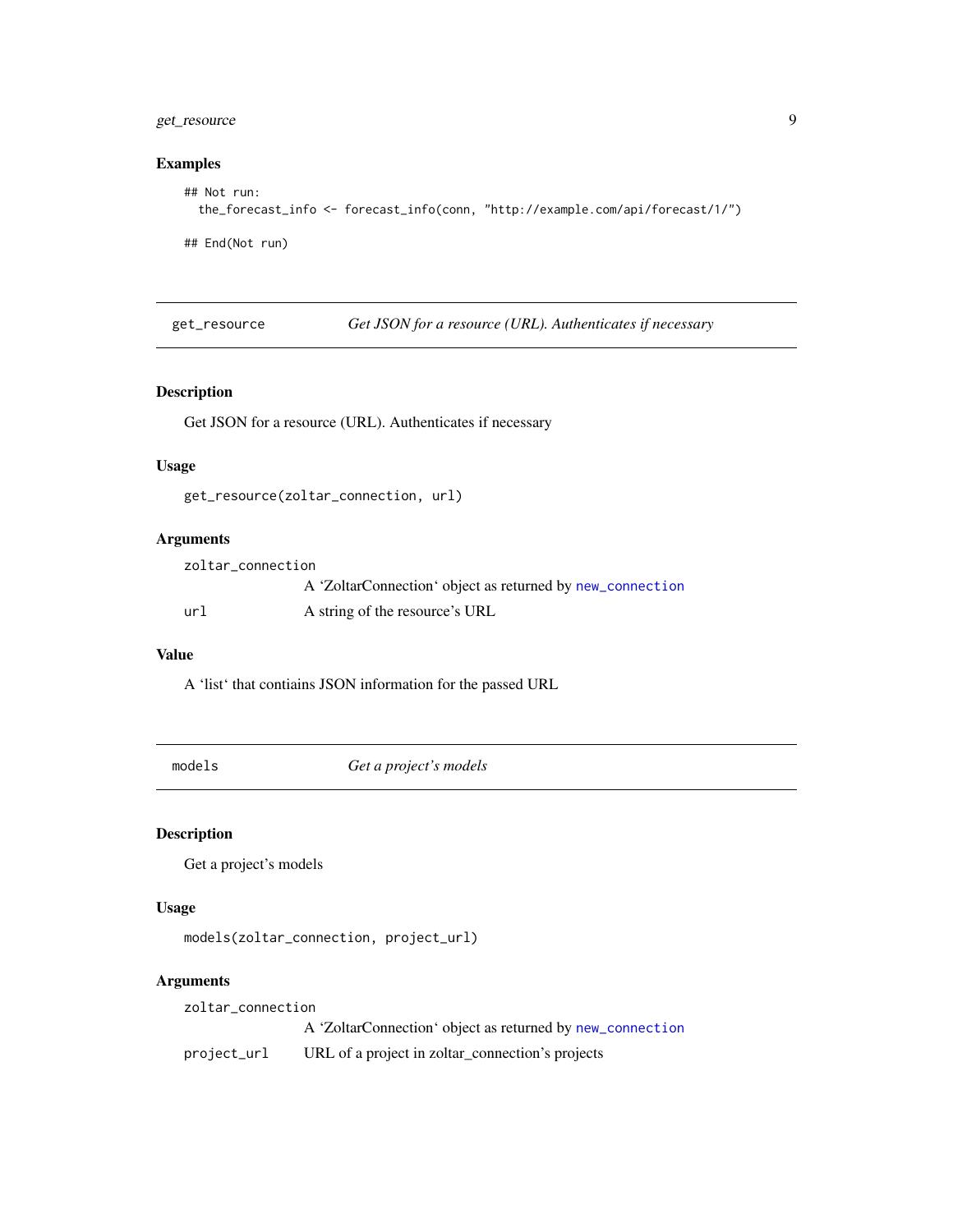#### Value

A 'data.frame' of model contents for all models in the passed project

#### Examples

```
## Not run:
 the_models <- models(conn, "https://www.zoltardata.com/project/9/")
## End(Not run)
```
model\_info *Get information about a model*

#### Description

Get information about a model

#### Usage

```
model_info(zoltar_connection, model_url)
```
#### Arguments

| zoltar connection |                                                           |
|-------------------|-----------------------------------------------------------|
|                   | A 'ZoltarConnection' object as returned by new_connection |
| model url         | URL of a model in zoltar connection's models              |

#### Value

A 'list' of model information for the passed model\_url

#### Examples

```
## Not run:
 the_model_info <- model_info(conn, "http://www.zoltardata.com/api/model/1/")
## End(Not run)
```
<span id="page-9-0"></span>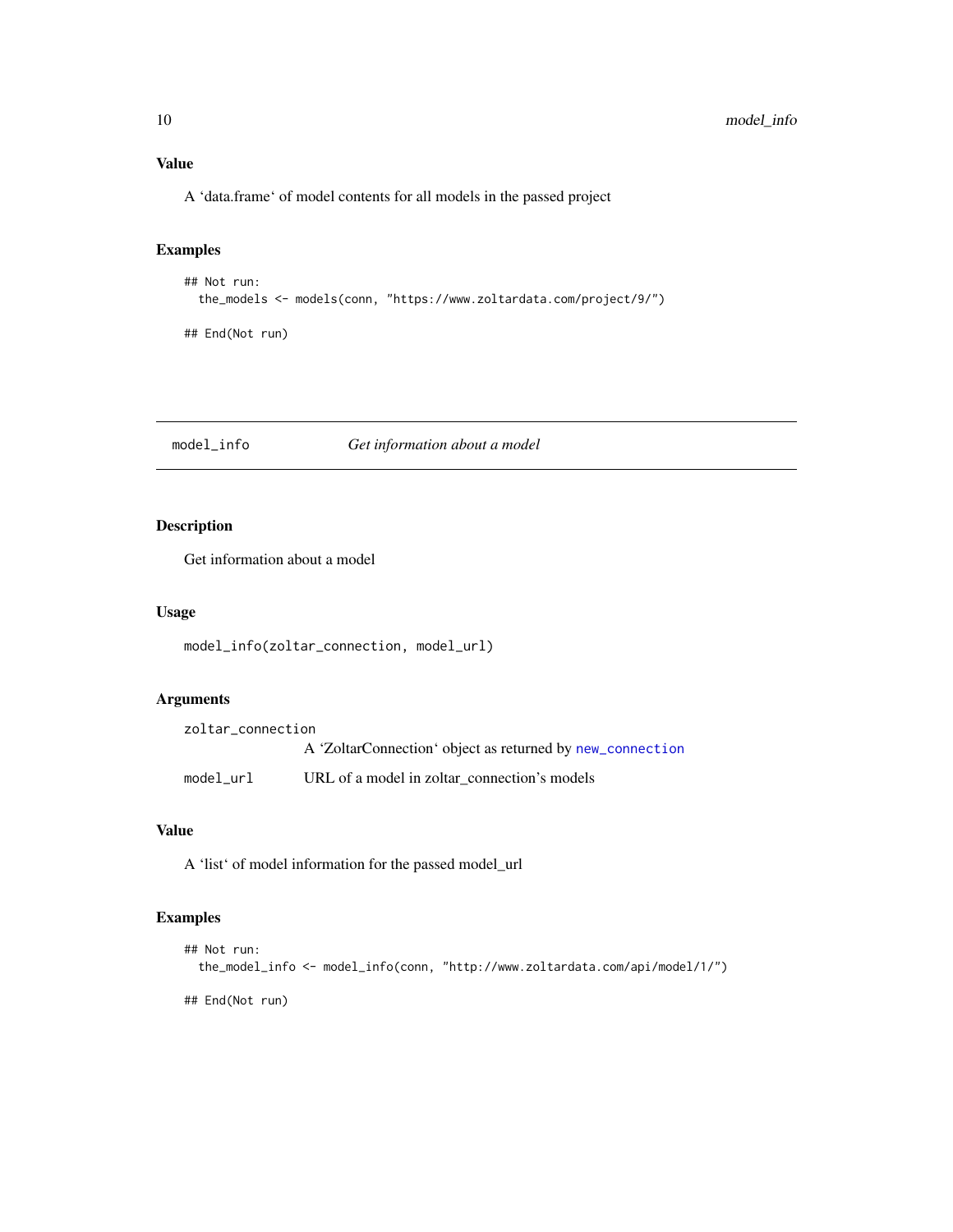<span id="page-10-1"></span><span id="page-10-0"></span>

#### Description

Returns a new connection object, which is the starting point for working with the Zoltar API. Once you have the connection you can call [zoltar\\_authenticate](#page-19-1) on it, and then call [projects](#page-10-2) to get a list of Project objects to start working with.

#### Usage

```
new_connection(host = "https://zoltardata.com")
```
#### Arguments

host The Zoltar site to connect to. Does \*not\* include a trailing slash ('/'). Defaults to <https://zoltardata.com>

#### Details

A note on URLs: We require a trailing slash ('/') on all URLs. The only exception is the host arg passed to this function. This convention matches Django REST framework one, which is what Zoltar is written in.

#### Value

A 'ZoltarConnection' object

#### Examples

```
## Not run:
 conn <- new_connection()
```
## End(Not run)

#### <span id="page-10-2"></span>projects *Get information about all projects*

#### Description

Get information about all projects

#### Usage

projects(zoltar\_connection)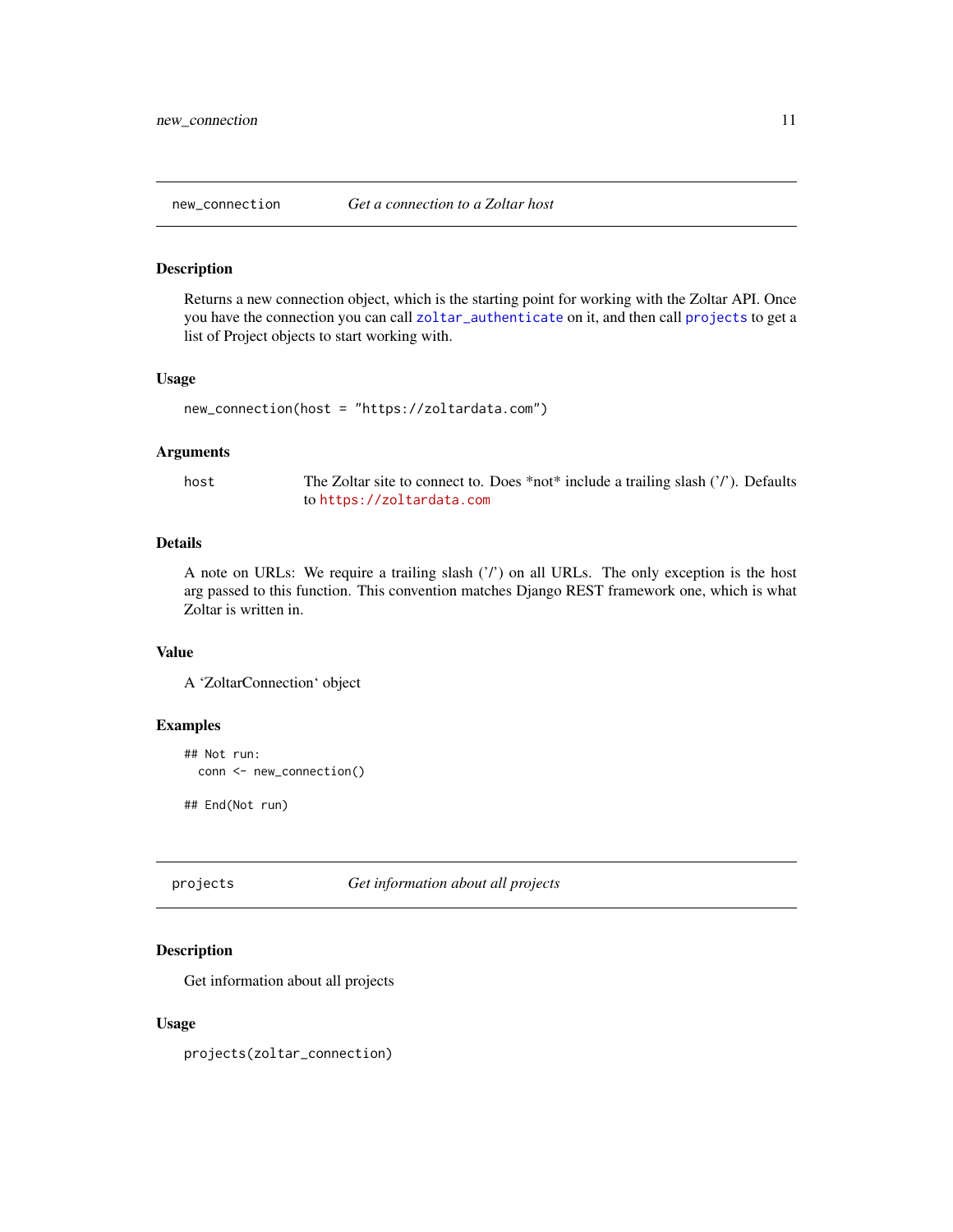#### Arguments

zoltar\_connection

A 'ZoltarConnection' object as returned by [new\\_connection](#page-10-1)

#### Value

A 'data.frame' of all projects' contents

#### Examples

## Not run: the\_projects <- projects(conn)

## End(Not run)

project\_info *Get information about a project*

#### Description

Get information about a project

#### Usage

project\_info(zoltar\_connection, project\_url)

#### Arguments

zoltar\_connection A 'ZoltarConnection' object as returned by [new\\_connection](#page-10-1) project\_url URL of a project in zoltar\_connection's projects

#### Value

A 'list' of project information for the passed project\_url

#### Examples

```
## Not run:
 the_project_info <- project_info(conn, "https://www.zoltardata.com/project/9/")
```
## End(Not run)

<span id="page-11-0"></span>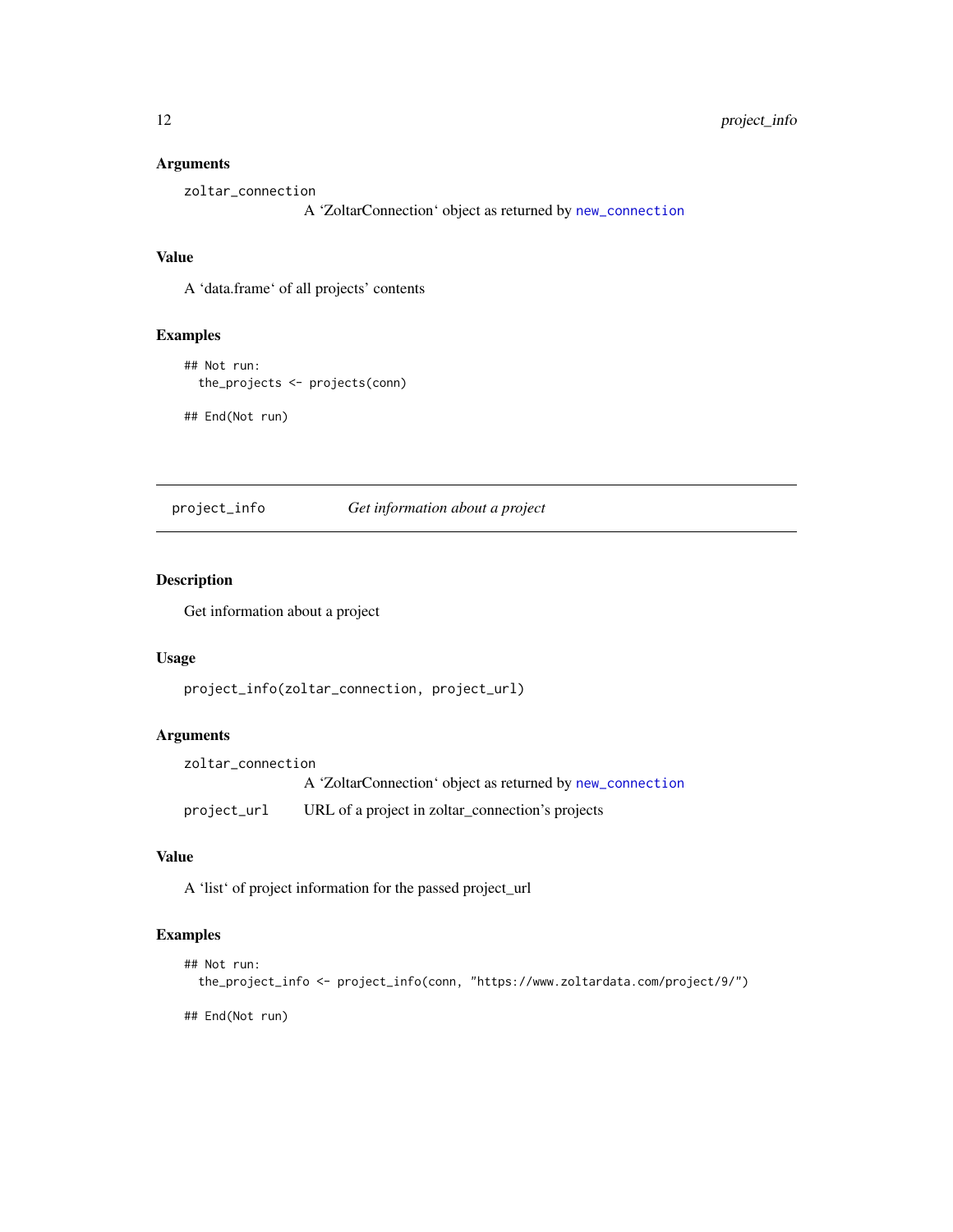<span id="page-12-0"></span>

#### Description

Get a project's scores

#### Usage

scores(zoltar\_connection, project\_url)

#### Arguments

zoltar\_connection A 'ZoltarConnection' object as returned by [new\\_connection](#page-10-1) project\_url URL of a project in zoltar\_connection's projects

#### Value

A 'data.frame' of score data for all models in the passed project URL

#### Examples

```
## Not run:
 the_scores <- scores(conn, "https://www.zoltardata.com/project/9/")
## End(Not run)
```
targets *Get a project's targets*

#### Description

Get a project's targets

#### Usage

targets(zoltar\_connection, project\_url)

#### Arguments

zoltar\_connection

A 'ZoltarConnection' object as returned by [new\\_connection](#page-10-1)

project\_url URL of a project in zoltar\_connection's projects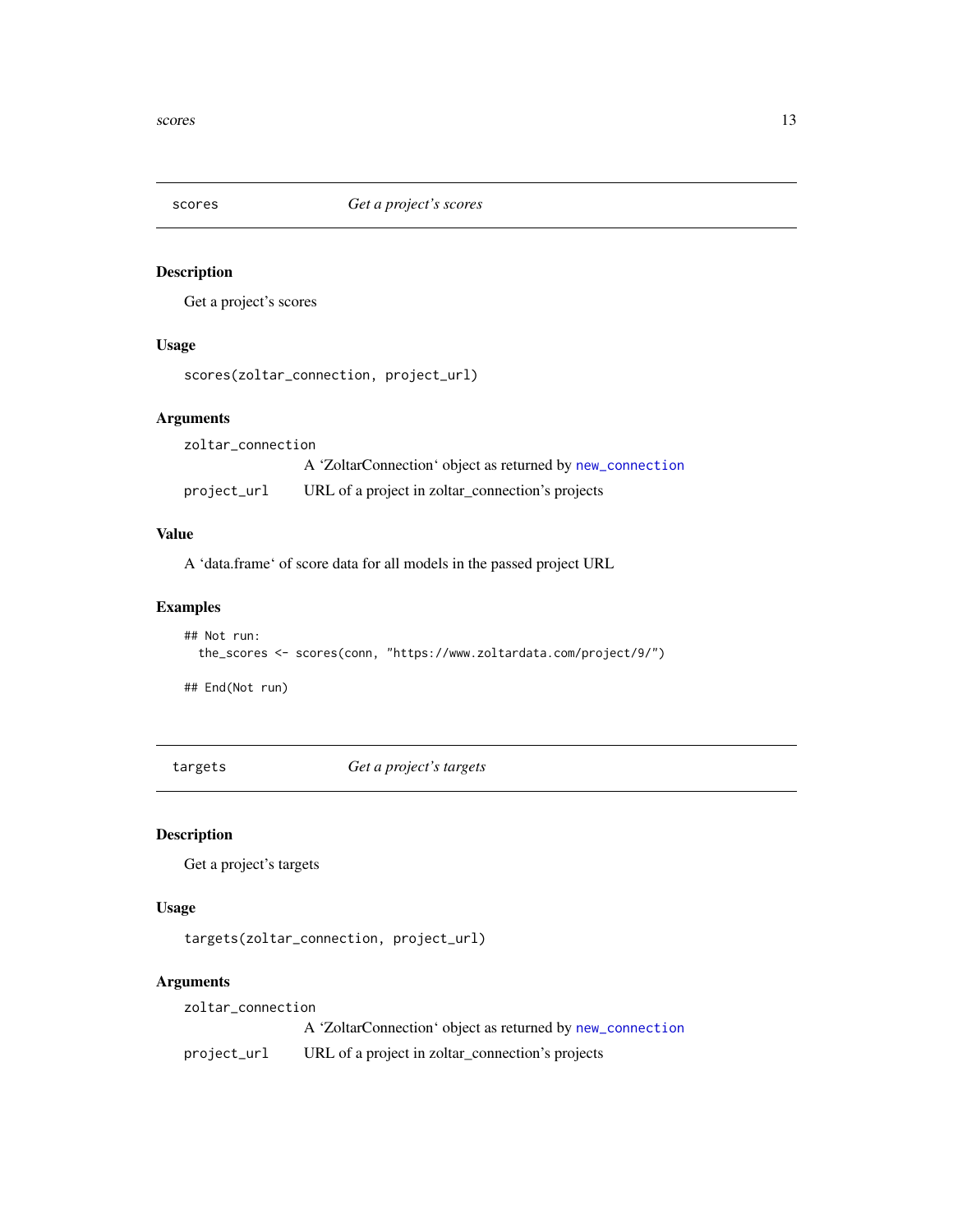A 'data.frame' of target contents for the passed project

#### Examples

```
## Not run:
 the_targets <- targets(conn, "https://www.zoltardata.com/project/9/")
## End(Not run)
```
target\_info *Get information about a target*

#### Description

Get information about a target

#### Usage

```
target_info(zoltar_connection, target_url)
```
#### Arguments

| zoltar connection |                                                           |
|-------------------|-----------------------------------------------------------|
|                   | A 'ZoltarConnection' object as returned by new_connection |
| target_url        | URL of a target in zoltar_connection's targets            |

#### Value

A 'list' of target information for the passed target\_url

#### Examples

```
## Not run:
  the_target_info <- target_info(conn, "https://www.zoltardata.com/target/3/")
## End(Not run)
```
<span id="page-13-0"></span>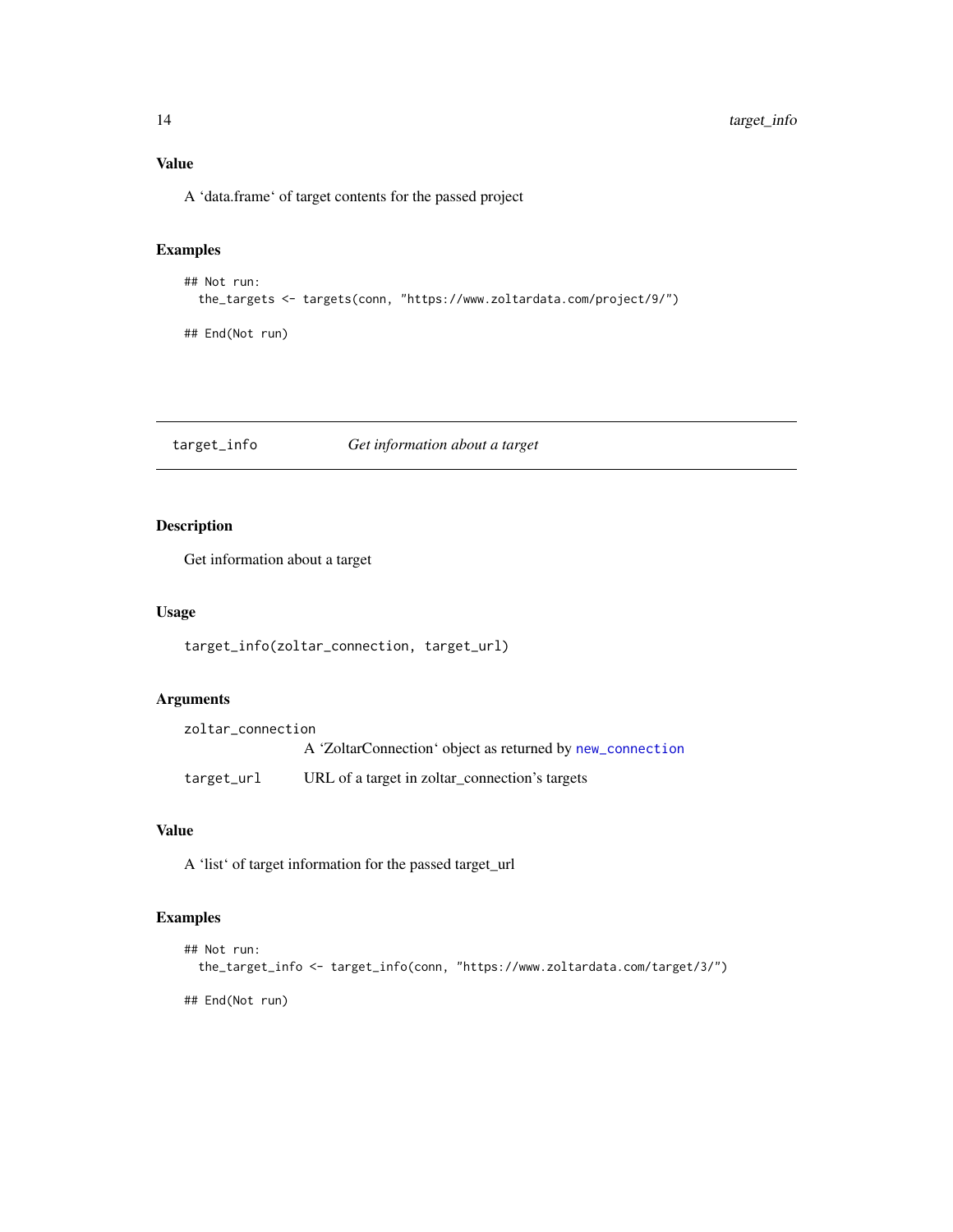<span id="page-14-0"></span>

#### Description

Get a project's timezeros

#### Usage

```
timezeros(zoltar_connection, project_url)
```
#### Arguments

zoltar\_connection A 'ZoltarConnection' object as returned by [new\\_connection](#page-10-1) project\_url URL of a project in zoltar\_connection's projects

#### Value

A 'data.frame' of timezero contents for the passed project

#### Examples

```
## Not run:
 the_timezeros <- timezeros(conn, "https://www.zoltardata.com/project/9/")
## End(Not run)
```
timezero\_info *Get information about a timezero*

#### Description

Get information about a timezero

#### Usage

timezero\_info(zoltar\_connection, timezero\_url)

#### Arguments

zoltar\_connection A 'ZoltarConnection' object as returned by [new\\_connection](#page-10-1) timezero\_url URL of a timezero in zoltar\_connection's timezeros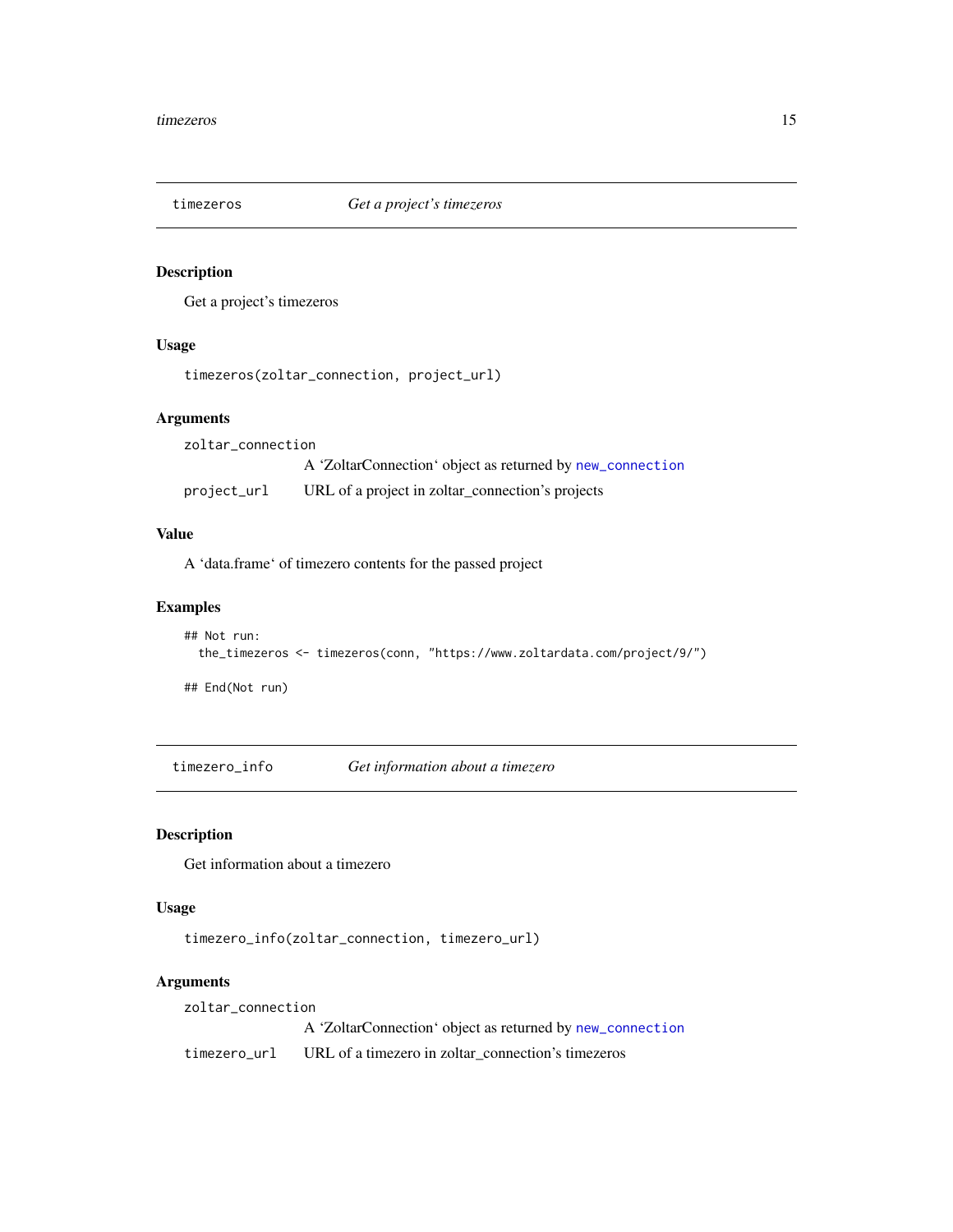#### <span id="page-15-0"></span>Value

A 'list' of timezero information for the passed timezero\_url

#### Examples

```
## Not run:
 the_timezero_info <- timezero_info(conn, "https://www.zoltardata.com/timezero/3/")
## End(Not run)
```
truth *Get a project's truth*

#### Description

Get a project's truth

#### Usage

truth(zoltar\_connection, project\_url)

#### Arguments

| zoltar connection |                                                           |
|-------------------|-----------------------------------------------------------|
|                   | A 'ZoltarConnection' object as returned by new_connection |
| project_url       | URL of a project in zoltar_connection's projects          |

#### Value

A 'data.frame' of truth data for the passed project URL

#### Examples

```
## Not run:
  the_truth <- truth(conn, "https://www.zoltardata.com/project/9/")
## End(Not run)
```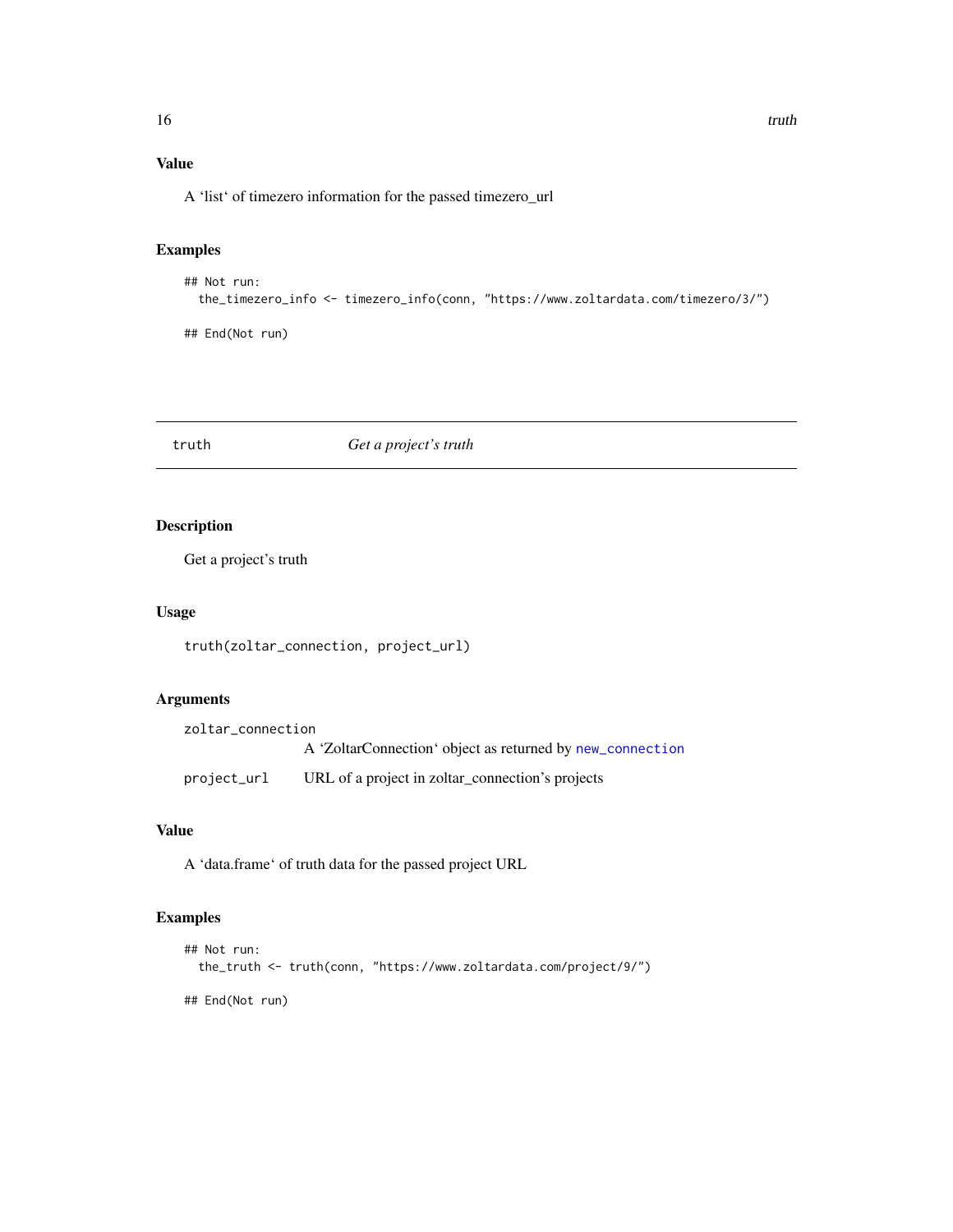<span id="page-16-0"></span>

#### Description

Get information about a unit

#### Usage

```
unit_info(zoltar_connection, unit_url)
```
#### Arguments

| zoltar connection |                                                           |
|-------------------|-----------------------------------------------------------|
|                   | A 'ZoltarConnection' object as returned by new_connection |
| unit url          | URL of a unit in zoltar connection's zoltar units         |

#### Value

A 'list' of unit information for the passed unit\_url

#### Examples

```
## Not run:
 the_unit_info <- unit_info(conn, "https://www.zoltardata.com/unit/3/")
## End(Not run)
```
<span id="page-16-1"></span>upload\_forecast *Upload a forecast*

#### Description

This function submits forecast data to the server for uploading. Returns an UploadFileJob object that can be used to up, which depends on the number of current uploads in the queue. Zoltar tracks these via 'UploadFileJob' objects.)

#### Usage

```
upload_forecast(
  zoltar_connection,
 model_url,
  timezero_date,
  forecast_data,
  notes = "")
```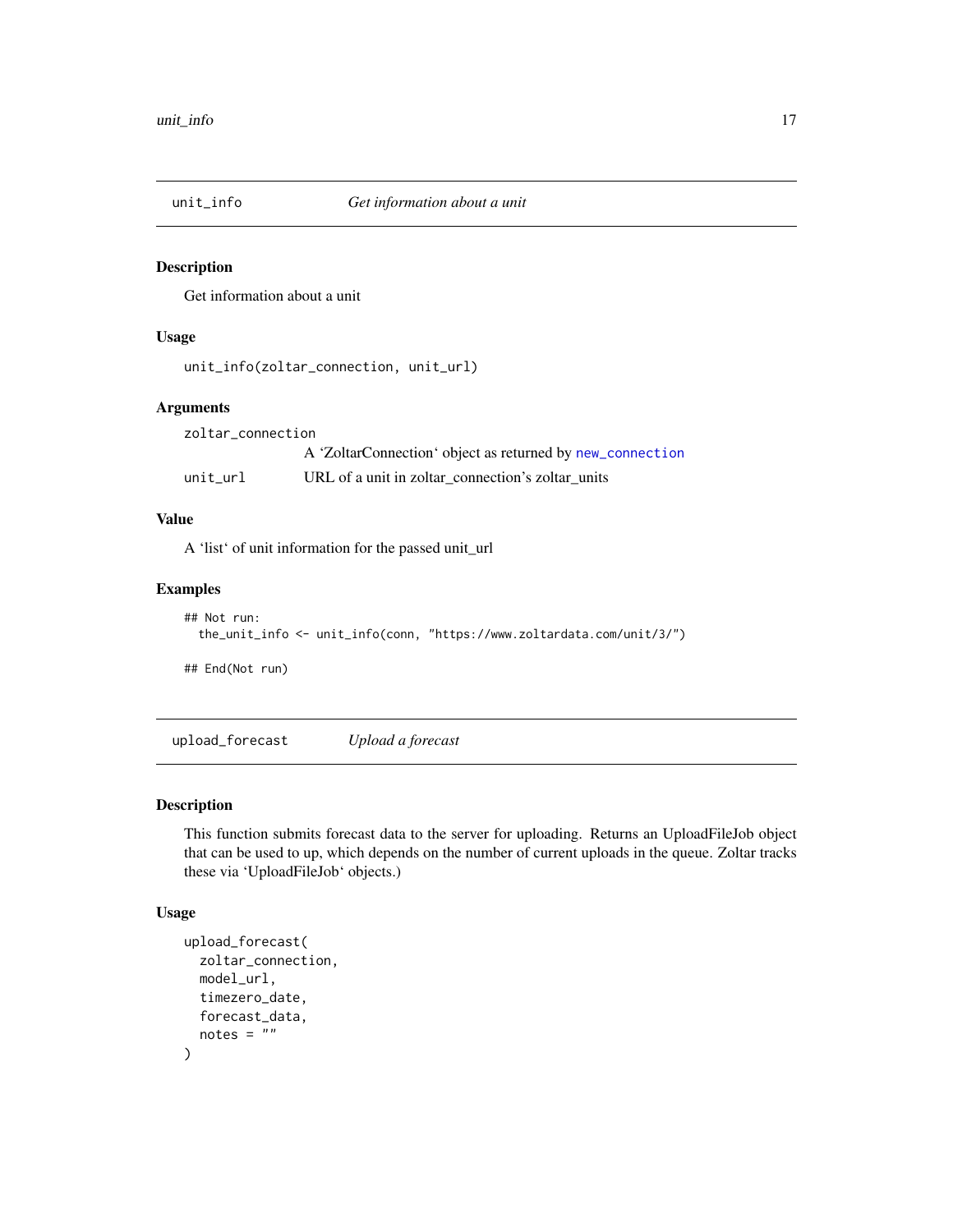#### <span id="page-17-0"></span>Arguments

| The date of the project timezero you are uploading for. it is a string in format |
|----------------------------------------------------------------------------------|
|                                                                                  |
|                                                                                  |
|                                                                                  |

#### Value

An UploadFileJob URL for the upload

#### Examples

```
## Not run:
 forecast_data <- jsonlite::read_json("docs-predictions.json")
 upload_file_job_url <- upload_forecast(conn, "http://www.zoltardata.com/api/model/1/",
                                   "2017-01-17", forecast_data, "a mid-January forecast")
```
## End(Not run)

<span id="page-17-1"></span>upload\_info *Get an upload's information*

#### Description

Gets an upload's information that can be used to track the upload's progress. (Uploads are processed in a queue,

#### Usage

```
upload_info(zoltar_connection, upload_file_job_url)
```
#### Arguments

zoltar\_connection A 'ZoltarConnection' object as returned by [new\\_connection](#page-10-1) upload\_file\_job\_url

URL of a job in zoltar\_connection that was uploaded via [upload\\_forecast](#page-16-1)

#### Value

A 'list' of upload information for the passed upload\_file\_job\_url. it has these names: id, url, status, user, created\_at, updated\_at, failure\_message, filename, input\_json, output\_json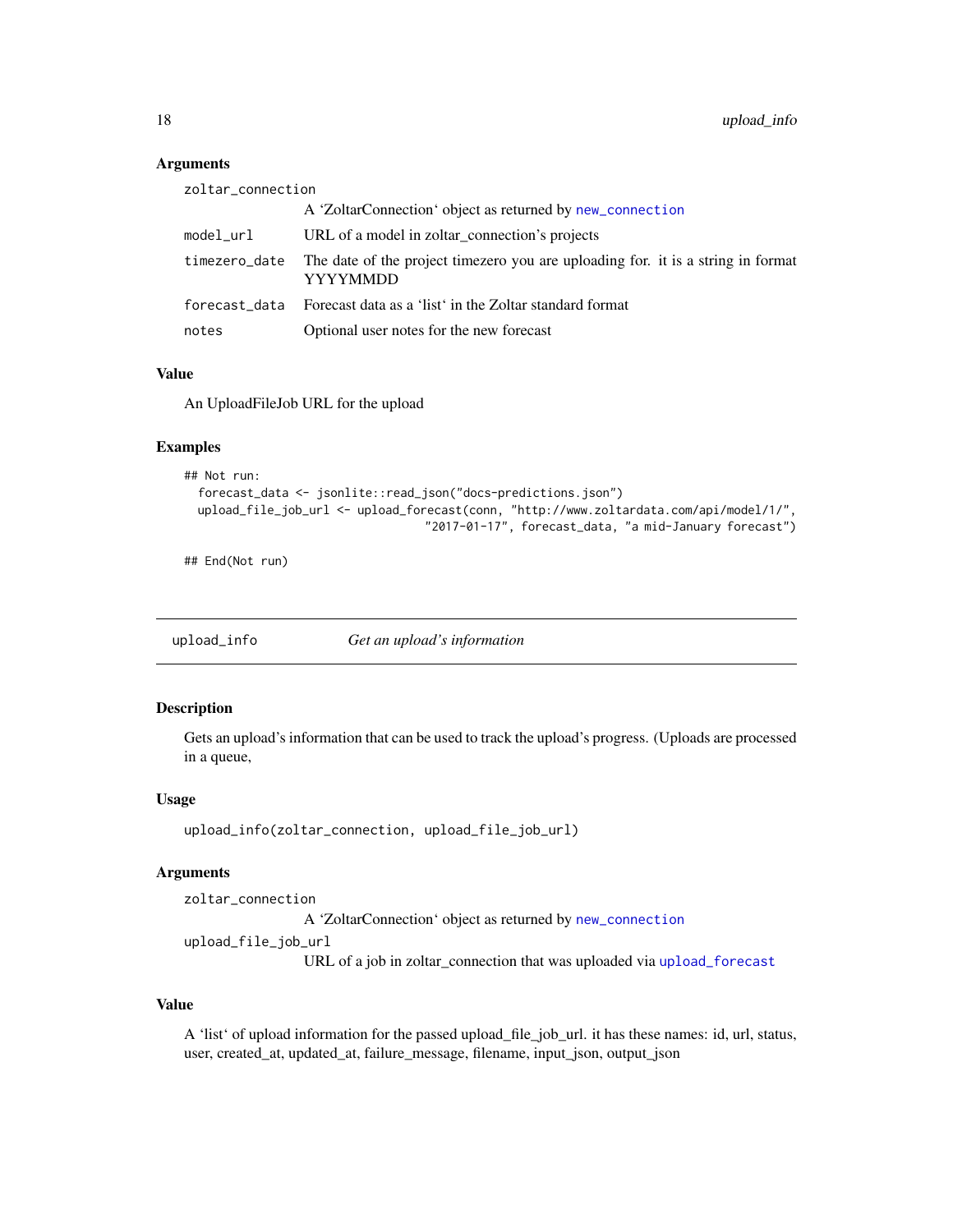#### <span id="page-18-0"></span>Examples

```
## Not run:
  the_upload_info <- upload_info(conn, "http://example.com/api/uploadfilejob/2/")
## End(Not run)
```
upload\_info\_forecast\_url

*Get a new forecast upload's url*

#### Description

A helper function that returns the URL of a newly-uploaded forecast from upload\_info.

#### Usage

```
upload_info_forecast_url(zoltar_connection, the_upload_info)
```
#### Arguments

zoltar\_connection A 'ZoltarConnection' object as returned by [new\\_connection](#page-10-1) the\_upload\_info

a 'list' object as returned by [upload\\_info](#page-17-1)

#### Value

A URL of the new forecast

#### Examples

```
## Not run:
 new_forecast_url <- upload_info_forecast_url(conn, "http://example.com/api/uploadfilejob/2/")
```
## End(Not run)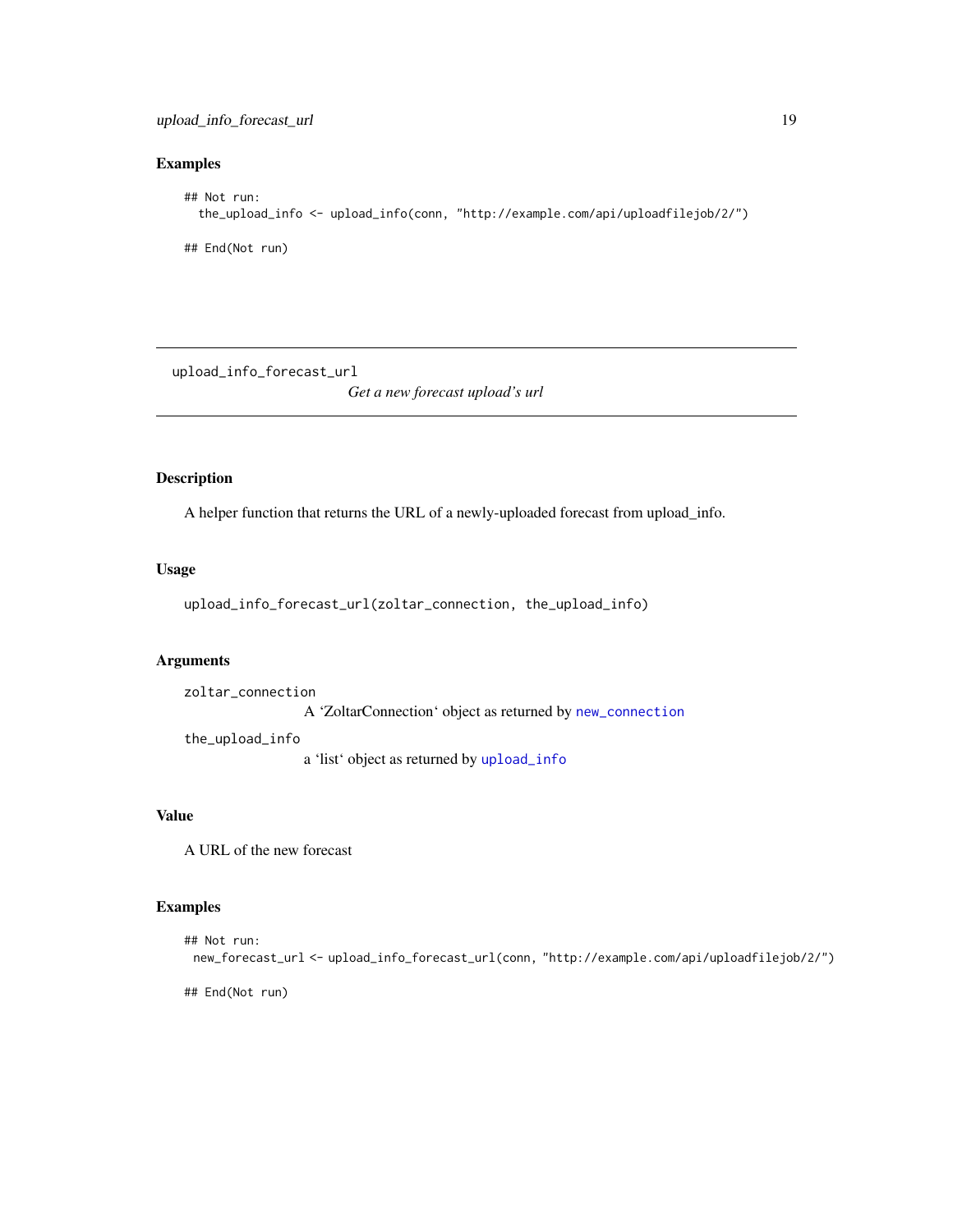<span id="page-19-1"></span><span id="page-19-0"></span>zoltar\_authenticate *Log in to a Zoltar host*

#### Description

Returns a new 'ZoltarConnection' object, which is the starting point for working with the Zoltar API. Once you have the connection you can call zoltar\_authenticate() on it, and call projects() to get a list of objects to start working with.

#### Usage

```
zoltar_authenticate(zoltar_connection, username, password)
```
#### Arguments

| zoltar connection |                                                            |
|-------------------|------------------------------------------------------------|
|                   | A 'ZoltarConnection' object as returned by new_connection. |
| username          | Username for the account to use on the connection's host   |
| password          | Password ""                                                |

#### Value

None

#### Examples

```
## Not run:
 zoltar_authenticate(conn, "USERNAME", "PASSWORD")
```
## End(Not run)

zoltar\_units *Get a project's zoltar\_units*

#### Description

Get a project's zoltar\_units

#### Usage

zoltar\_units(zoltar\_connection, project\_url)

#### Arguments

zoltar\_connection

A 'ZoltarConnection' object as returned by [new\\_connection](#page-10-1) project\_url URL of a project in zoltar\_connection's projects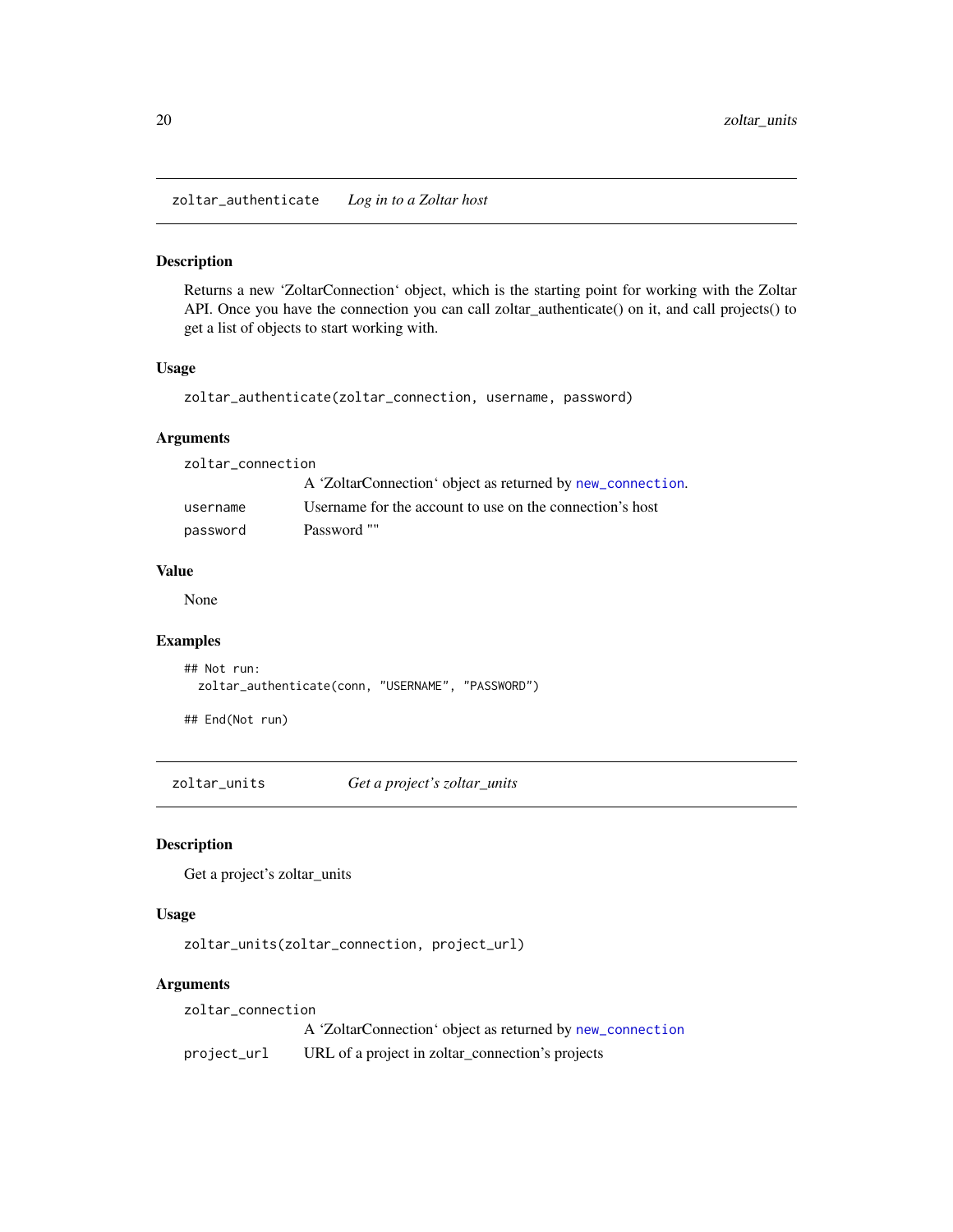#### zoltar\_units 21

#### Value

A 'data.frame' of unit contents for the passed project

### Examples

```
## Not run:
 the_units <- zoltar_units(conn, "https://www.zoltardata.com/project/9/")
```
## End(Not run)